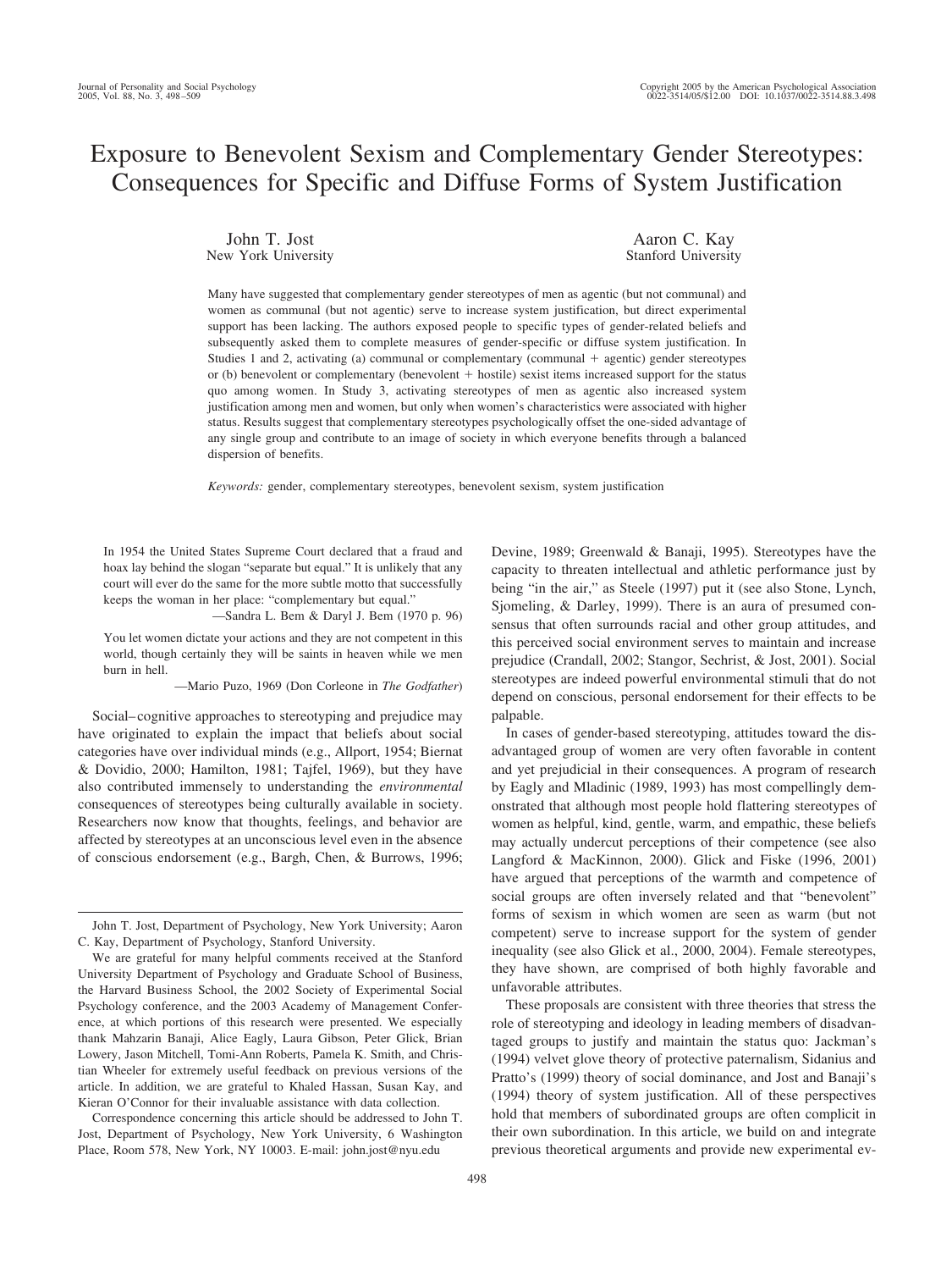idence that the enhanced cognitive accessibility of communal and benevolent gender stereotypes— by virtue of their capacity to offset or complement default assumptions concerning men's superiority in achievement domains— directly increases the tendency to perceive existing arrangements as fair, legitimate, and justifiable.

## Complementary Gender Stereotypes

Stereotypes of men and women commonly reflect the distinction made in implicit personality theory between agency and communion (e.g., Rosenberg, Nelson, & Vivekananthan, 1968). Men are generally stereotyped as competent, assertive, independent, and achievement oriented—and women are not, whereas women are generally stereotyped as warm, sociable, interdependent, and relationship oriented—and men are not (Deaux & Lewis, 1984; Eagly & Steffen, 1984; Langford & MacKinnon, 2000; Williams & Best, 1982). Masculine and feminine stereotypes are *complementary* in the sense that each gender group is seen as possessing a set of strengths that balances out its own weaknesses and supplements the assumed strengths of the other group (see also Kay & Jost, 2003). This complementarity, we submit, renders them highly acceptable to women as well as men.

Groundbreaking work by Eagly and Steffen (1984) first demonstrated with the use of experimental methods that complementary stereotypes are inferred from prevalent assumptions concerning the social and occupational roles held by men and women. Stereotypical attributes, in other words, are derived from information about status and role. This general interpretation was reinforced by the work of Conway, Pizzamiglio, and Mount (1996), which showed that people ascribe characteristics of agency and communion to employees and other status-differentiated groups on the basis of social roles and other task-related demands that are assumed to accompany group membership (see also Geis, Brown, Jennings, & Corrado-Taylor, 1984; Glick, Wilk, & Perreault, 1995; Hoffman & Hurst, 1990; Ridgeway, 2001). More than two decades of research has led to the conclusion that, in a number of different but related contexts, people tend to stereotype members of high-status groups as agentic (but not communal) and members of low-status groups as communal (but not agentic).

In an extension and elaboration of the theoretical and empirical literature on complementary gender stereotyping, Glick and Fiske (1996, 2001) have proposed that attitudes toward women are "ambivalent." Female stereotypes, they have shown include both highly favorable and unfavorable attributes. Sexism can involve a strange mixture of hostility and benevolence, as reflected in the opening quotation from *The Godfather*. In the popular imagination, women are simultaneously reviled and revered; they should be subjugated and at the same time placed high on a pedestal.

To capture this phenomenon of ambivalent sexism, Glick and Fiske (1996) developed and validated an instrument for measuring hostile and benevolent sexism as separate but related constructs. They found that the two subscales are positively intercorrelated and that each predicts the endorsement of common gender stereotypes as well as old-fashioned and modern forms of sexism. In a study of ambivalent sexism in 19 different countries, Glick et al. (2000) found that women were at least as likely as men to endorse benevolent forms of sexism. They also found that within each country, (a) the mean sexism scores of men and women were strongly and positively correlated with one another (suggesting consensual system justification) and (b) both hostile *and* benevolent sexism were at their highest levels in societies in which the degrees of gender equality and female empowerment were lowest. Commenting on these findings, Glick and Fiske (2001) concluded that, "Although sexist antipathy is the most obvious form of prejudice against women, our evidence suggests that sexist benevolence may also play a significant role in justifying gender inequality" (p. 116).

According to Jackman (1994), engaging in stereotypic differentiation between men and women (along agentic and communal lines) accomplishes at least two things that are important for maintaining the system. First, as Hoffman and Hurst (1990) also noted, it treats each gender group as essentially well-suited to occupy the positions and roles that are prescribed for them by society. This type of "role justification" contributes to the perceived legitimacy of the status quo by characterizing cultural divisions of labor as not only fair but perhaps even natural and inevitable (Jost & Hamilton, 2005). Second, it prevents women from withdrawing completely from the system of gender relations in a societal context in which men's competence is assumed and women's is not (Glick & Fiske, 2001). Through the cultural ascription of favorable traits (such as warmth and virtue) to women and the assertion that feminine domains are highly valued, Jackman argues that women may be flattered into active cooperation with a patriarchal system. This process of cooptation, unlike role justification, works only on members of subordinated groups and pertains only to socially desirable trait ascriptions.

## System-Justifying Effects of Complementary Stereotypes

We propose that, in addition to the factors identified by Jackman (1994), the *complementarity* of gender stereotypes is a third variable that contributes to support for the status quo. From a system justification perspective, the belief that every group in society possesses some advantages and some disadvantages should increase the sense that the system as a whole is fair, balanced, and legitimate. This has been demonstrated with regard to stereotypes of the rich and poor by Kay and Jost (2003). In four experimental studies, Kay and Jost showed that exposing people to complementary "poor but happy," "poor but honest," "rich but miserable," and "rich but dishonest" stereotype exemplars led them to score higher on a general, diffuse measure of system justification than participants in control conditions who were exposed to noncomplementary stereotypes. These effects have been replicated and extended to other types of status differences by Kay, Jost, and Young (2005).

Above and beyond the use of stereotypes to rationalize specific roles such as homemaker and to flatter individual women into embracing the sexist status quo, then, we propose that communal and benevolent gender stereotypes serve system-justifying ends by counterbalancing men's presumed advantages in terms of agency and status. This possibility was suggested by Bem and Bem (1970), who observed that gender stereotypes bolster the system by portraying men and women as "complementary but equal":

Many people recognize that most women do end up as full-time homemakers because of their socialization and that these women exemplify the failure of our society to raise girls as unique individuals. But, they point out, the role of the homemaker is not inferior to the role of the professional man: it is complementary but equal. . . . The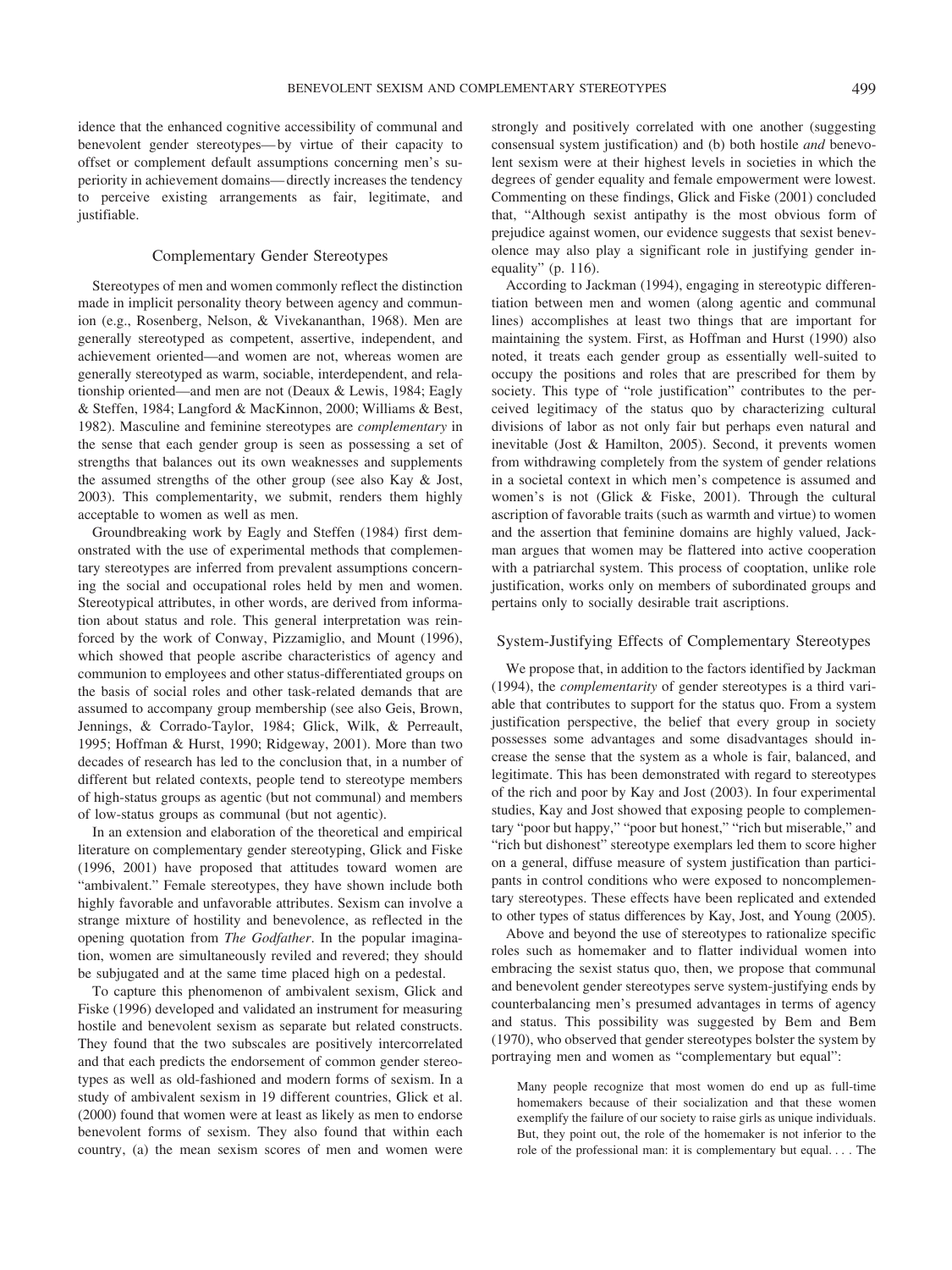ideological rationalization that men and women hold complementary but equal positions in society appears to be a fairly recent invention. In earlier times—and in more conservative company today—it was not felt necessary to provide the ideology with an equalitarian veneer. (pp. 94 –96)

Thus, building on previous work, we hypothesize that in lay thinking the most just social order would be one in which no single group enjoys a monopoly over valued attributes and that every group would have something going for it (see also Kay et al., 2005; Kay & Jost, 2003). To anticipate and head off potential misunderstandings, we wish to clarify the fact that we are not claiming that gender stereotypes contribute to system justification *only* because of their complementary character. On the contrary, systemjustifying effects of stereotype complementarity are expected to operate in conjunction with processes of role justification and are assumed to make the cooptation of subordinates more effective. These three mechanisms, in other words, are not mutually exclusive. It is for several related reasons that we hypothesize that communal and complementary gender stereotypes should be especially effective at increasing ideological support for the status quo.

It is important to point out that in prior research, the rationalization function of gender stereotypes has been assumed from the existence and contents of the stereotypes themselves. That is, the fact that men (and other high-status groups) are stereotyped as agentic, whereas women (and other low-status groups) are stereotyped as communal has been taken as prima facie evidence that such stereotypes serve to justify the unequal division of labor (e.g., Conway et al., 1996; Eagly & Steffen, 1984; Jackman, 1994). However, there were no independent measures of support for the status quo administered in any of these studies. Hoffman and Hurst's (1990) experiments were intended to capture the process of rationalization by focusing on the emergence of *new* stereotypes of fictional groups, but it is difficult to rule out the possibility of assimilation to preexisting gender stereotypes. Similarly, it is not clear in correlational studies by Glick et al. (2000, 2004) whether hostile and benevolent sexism are causes or effects of the justification of gender inequality in society. Thus, the methodological limitations of previous studies hamper one's ability to draw causal conclusions about the link between stereotypes and the rationalization of inequality. A more direct, experimental approach is needed.

To the extent that complementary gender stereotypes serve to increase satisfaction with the status quo, it should be possible to increase the accessibility of these stereotypes and measure subsequent levels of support for the system. That is, if prevailing gender stereotypes serve system-justifying ends for women as well as men, then activating these stereotypes should produce observable differences in support for the status quo. Although the burgeoning social– cognitive literature has documented numerous effects of stereotype activation on a wide range of judgments and behaviors (see Wheeler & Petty, 2001), there have been no attempts to measure the effects of the activation of benevolent or communal gender stereotypes on support for the system of inequality. In other words, the social– cognitive formulation of the system maintenance hypothesis has never been directly assessed. We seek to overcome methodological limitations of previous approaches by experimentally manipulating exposure to specific gender stereotypes and measuring the degree of system justification following exposure.

# Effects of Stereotype Exposure Versus Endorsement on Specific and Diffuse Support for the System

Most previous studies of the justification function of stereotyping and prejudice have focused on the degree of personal endorsement of various types of beliefs (e.g., Glick et al., 2000; Hoffman & Hurst, 1990; Kilianski & Rudman, 1998; Sidanius & Pratto, 1999). This is an intuitively sensible approach, and it is consistent with an individual differences approach to predicting support for the system (e.g., Altemeyer, 1998; Crandall, 2000; Glick & Fiske, 1996; Jost & Burgess, 2000; Jost, Glaser, Kruglanski, & Sulloway, 2003; Lambert & Raichle, 2000; Pratto, Sidanius, Stallworth, & Malle, 1994). Much research suggests, however, that stereotypes do not need to be endorsed to be influential. The priming or activation of stereotypes increases their impact on subsequent judgments and behavior, in some cases even when they are not personally endorsed at an explicit level of awareness (e.g., Bargh et al., 1996; Devine, 1989; Greenwald & Banaji, 1995; Kray, Thompson, & Galinsky, 2001; Steele, 1997; Wheeler & Petty, 2001). Building on these approaches, we propose that merely *reminding* people (and thereby activating and increasing the accessibility) of culturally prevalent, complementary gender stereotypes serves to increase the degree to which they will endorse a system of inequality that may not necessarily be in their best interest.

According to system justification theory (e.g., Jost & Banaji, 1994; Jost & Hunyady, 2002), stereotypes serve not only to rationalize specific aspects of intergroup relations (e.g., Tajfel, 1981) but also to bolster the overall sense that the system as a whole is fair, legitimate, and justifiable (see also Jost, Pelham, Sheldon, & Sullivan, 2003). Therefore, system-justifying effects of stereotype activation may be either domain specific or more general. In the former case, gender stereotypes may be expected to increase the tolerance for gender-specific inequality and support for the current state of gender relations in society. However, the second case is a more ambitious test of the system justification hypothesis (see also Kay et al., 2005; Kay & Jost, 2003). It suggests that, if our theory of gender stereotyping is correct, exposure to complementary stereotypes may produce "carryover" effects to the system as a whole (and not just to gender-related aspects of the system). Thus, in the studies reported here, we investigated effects of stereotype endorsement and activation on both gender-specific and diffuse forms of system justification.

# Overview of Research

In three experimental studies, we investigated the hypothesis that activating complementary gender stereotypes would increase the perception that extant inequality is fair, legitimate, and justifiable. Several different methodologies have been used in research on construct activation (e.g., Higgins, 1996). These range from subliminal and/or supraliminal primes of construct-related words and/or pictures to explicit, overt "reminders" of relevant cultural stereotypes. All of these different methodologies serve the same general purpose, namely to expose participants to a schema and therefore to implicitly activate its mental representation (e.g.,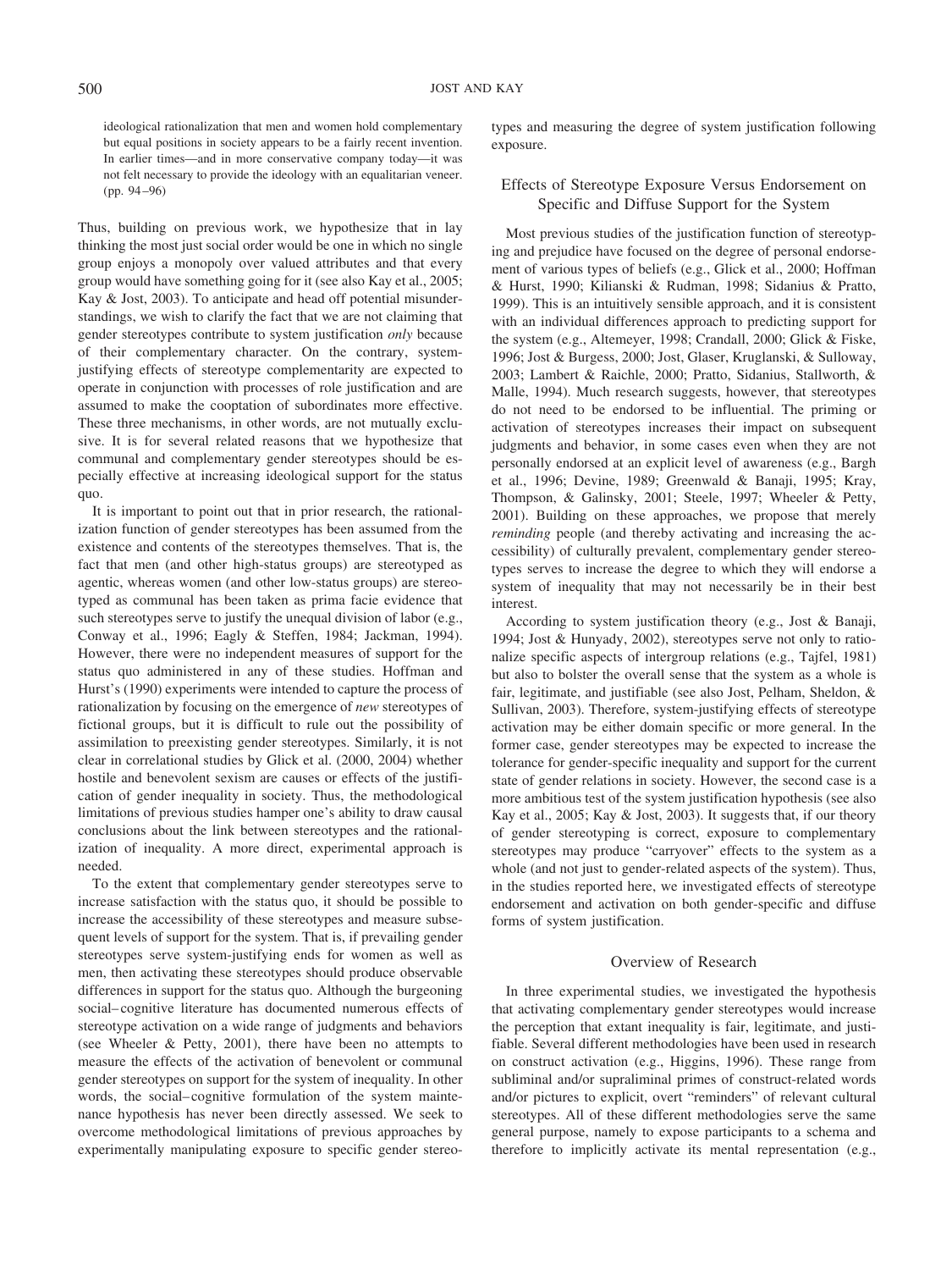Greenwald & Banaji, 1995; Higgins, Rholes, & Jones, 1977). Because we sought to activate particular types of gender stereotypes (e.g., communal vs. agentic traits), rather than gender differences or beliefs in general, we exposed participants to specific stereotype contents with the use of explicit questionnaires (although the connection to subsequent measures was implicit). This method allowed us to remind participants of relevant stereotypes (through exposure) and also to control for the specific content of the stereotypic association being activated.

In the first two studies, we predicted that people who were first exposed to benevolent or communal stereotypes of women would subsequently show increased support for the status quo compared with people in control conditions. In Study 1, men and women were given the opportunity to endorse agentic stereotypes of men, communal stereotypes of women, complementary stereotypes of each group, or no stereotypes at all. They subsequently completed a measure of gender-specific system justification. In Study 2, we activated benevolent and hostile (rather than communal and agentic) stereotypes; directly compared stereotype exposure versus endorsement conditions; added a neutral, favorable but nonstereotypical control condition; and measured the effects of these different types of gender-related beliefs on diffuse—rather than genderspecific—system justification.

In the third study, we sought to determine whether stereotypes of men as agentic could also serve system-justifying functions in a context in which women were assumed to be superior because of their communal qualities. Therefore, we manipulated whether men or women were generally assumed to be better managers because of their agentic or communal characteristics, respectively, and then exposed participants to stereotypes of men or women that either did or did not result in perceived complementarity. We then measured diffuse system justification to investigate the interactive effects of context and stereotype content. This enabled us to more directly assess our hypothesis that complementary stereotypes lead to stronger support for the status quo in comparison with noncomplementary stereotypes.

# Study 1

# *Method*

*Research participants.* One hundred participants (51 men and 49 women) were recruited through advertisements and flyers posted on and around the campus of Stanford University. Most (but not all) were undergraduate or graduate students. Each was paid \$20 for participating in group testing sessions that involved completing written materials for several different studies.

*Materials and procedure.* Following past precedent in the social cognition literature, the experiment was conducted under the guise of two separate questionnaire studies (e.g., Higgins et al., 1977). Participants were first asked to complete questionnaires ostensibly intended to measure their "beliefs about the characteristics of men and women." This task allowed us to manipulate the type of stereotype to which participants were exposed. Following stereotype exposure, we administered a scale of gender-related system justification. To increase the perception that these materials came from two different studies, we varied font type and size as well as study headings and response scale formats. The suggestion that these two questionnaires were unrelated was made more credible by the fact that they were, in fact, embedded in a series of different and unrelated study materials.

*Stereotype exposure conditions.* There were four different stereotype conditions. In one condition, participants were asked to indicate whether five communal traits ("considerate," "honest," "happy," "warm," and "moral") applied more to women or to men and to what degree. In another condition, participants were asked to indicate whether each of five agentic traits ("assertive," "competent," "intelligent," "ambitious," and "responsible") applied more to women or to men. In a third condition, participants made ratings on both communal and agentic traits. In all three experimental conditions, participants gave their responses on a 10-point scale ranging from 0 (e.g., *Women are more considerate than men*) to 9 (e.g., *Men are more considerate than women*). We also included a control condition in which participants were not exposed to gender stereotypes of any kind during the first part of the experiment.

*Gender-specific system justification.* In the second phase of the experiment, all participants were asked to complete a questionnaire that was designed to assess gender-specific system justification. The questionnaire contained eight opinion statements regarding the current state of gender relations and sex role division. Items were based on general system justification items developed by Kay and Jost (2003) that had been reworded so as to focus on gender inequality: (a) "In general, relations between men and women are fair," (b) "The division of labor in families generally operates as it should," (c) "Gender roles need to be radically restructured," (d) "For women, the United States is the best country in the world to live in," (e) "Most policies relating to gender and the sexual division of labor serve the greater good," (f) "Everyone (male or female) has a fair shot at wealth and happiness," (g) "Sexism in society is getting worse every year," and (h) "Society is set up so that men and women usually get what they deserve." Participants were asked to indicate the strength of agreement or disagreement with each of these items on a 9-point scale. Responses were coded in such a way that agreement with Items a, b, d, e, f, and h and disagreement with Items c and g resulted in higher scores on gender-specific system justification. An overall index  $(\alpha = .65)$  was calculated by taking the mean of responses to all eight items following recoding.

# *Results*

*Check on stereotypic differentiation.* We first checked to see whether women were indeed stereotyped as more communal than men and men as more agentic than women. Collapsing across participant gender and the three experimental conditions, we found that the genders were differentiated in terms of agentic and communal traits as expected. Participants who were exposed to communal trait comparisons believed that such traits were more characteristic of women than men; the mean rating of  $3.71$  ( $SD = 0.97$ ) differed significantly from the scale midpoint of  $4.5$ ,  $t(53) = 5.99$ ,  $p < .001$  (collapsing across communal and complementary conditions). Participants who were exposed to agentic trait comparisons believed that agentic traits were more characteristic of men than women  $(M = 4.80, SD = 0.94)$ , a difference that also deviated from the scale midpoint,  $t(51) = 2.29, p < .03$  (collapsing across agentic and complementary conditions). Thus, when given the opportunity, respondents generally endorsed the "women are communal" and "men are agentic" complementary stereotypes.<sup>1</sup>

<sup>&</sup>lt;sup>1</sup> We also conducted additional tests to see whether male and female participants differentially endorsed these stereotypes. Consistent with patterns of self-interest and group-interest, we found that female participants were marginally more likely to agree that women are more communal than men,  $F(1, 52) = 2.99$ ,  $p < .09$  ( $\eta_p^2 = .05$ ), and male participants were marginally more likely to agree that men are more agentic than women,  $F(1, 50) = 2.85$ ,  $p < .10$  ( $\eta_p^2 = .05$ ). Thus, neither respondent group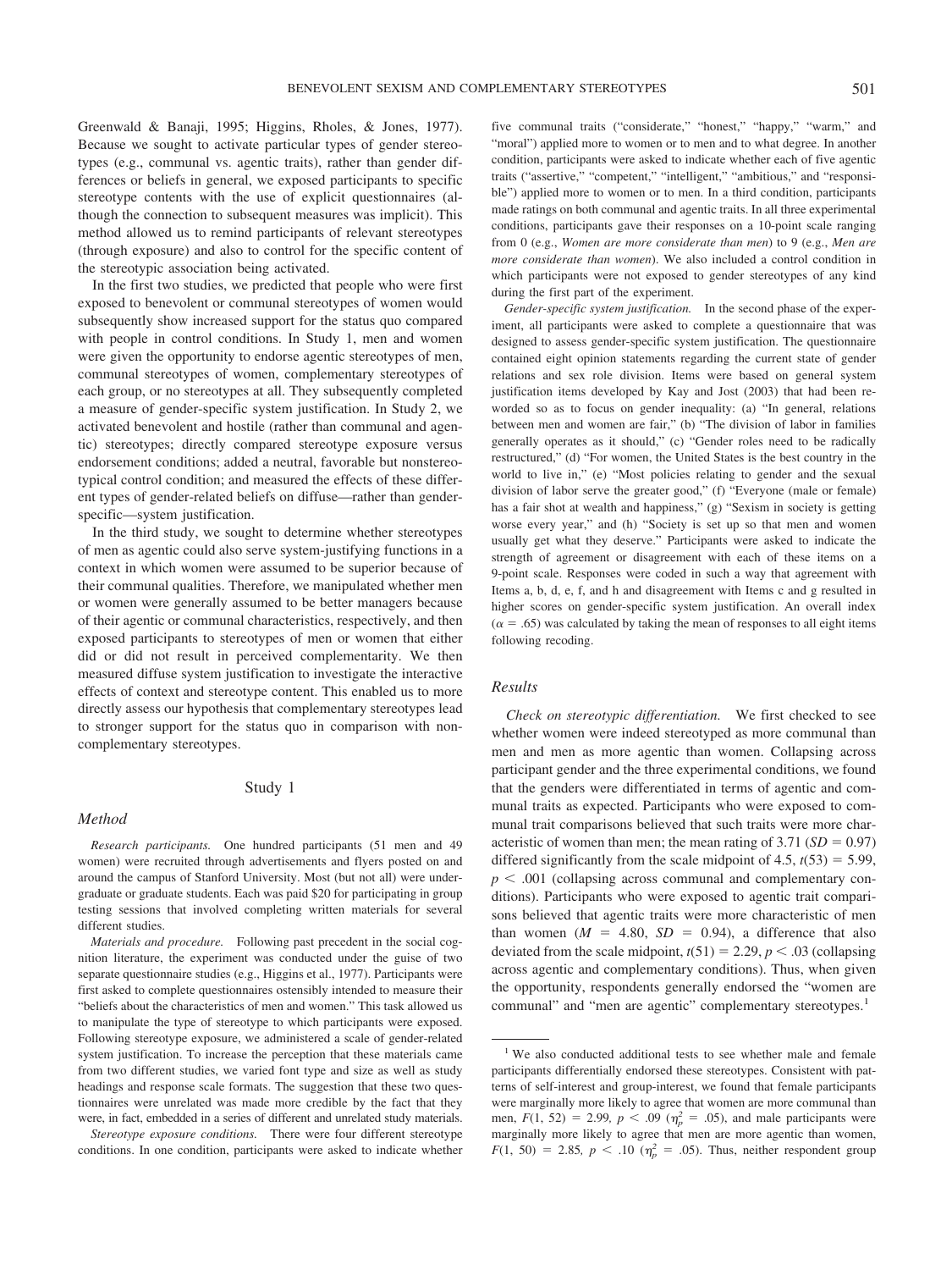

*Figure 1.* Means with different superscripts differ from one another according to pairwise *t* tests ( $p < .05$ ).

*Correlations between communal and agentic stereotype endorsement.* For those participants who were assigned to the complementary stereotype condition, endorsement of agentic stereotypes and endorsement of communal stereotypes were positively intercorrelated,  $r(27) = .37$ ,  $p = .06$ . Thus, people who believed that men are more agentic than women also tended to believe that women are more communal than men.

*Effects of stereotype exposure on system justification.* To assess the system maintenance hypothesis, we conducted a 2 (participant gender: male vs. female)  $\times$  2 (exposure to female communal stereotype: yes vs. no)  $\times$  2 (exposure to male agentic stereotype: yes vs. no) between-participants analysis of variance (ANOVA) on participants' gender system justification scores. The analysis yielded evidence of one main effect and one interaction. A significant main effect of participant gender indicated that men perceived the system of gender relations to be significantly more justified ( $M = 4.82$ ,  $SD = 1.28$ ) than did women ( $M = 4.25$ ,  $SD =$ 0.91),  $F(1, 92) = 7.79$ ,  $p < .01$  ( $\eta_p^2 = .08$ ).

The analysis also yielded a significant interaction between gender and exposure to communal stereotypes,  $F(1, 92) = 5.85$ ,  $p <$ .02 ( $\eta_p^2$  = .06). As illustrated in Figure 1, men scored consistently high on gender-specific system justification, whereas women differed according to the type of stereotype to which they had been exposed. For men there was no effect of exposure to communal stereotypes,  $t(49) = 0.49$ ,  $p = .63$ . Women who were exposed to communal stereotypes, however, scored considerably higher on gender system justification  $(M = 4.61, SD = 0.91)$  than did women who were not exposed to such stereotypes  $(M = 3.73,$  $SD = .63$ ),  $t(47) = 3.74$ ,  $p < .001$ . Indeed, women assigned to the communal stereotype exposure condition endorsed the legitimacy of the existing system of gender relations to the same degree as men did. There were no significant effects of being exposed to male agentic stereotypes, probably because these stereotypes are already part of the presumptive societal context.

*Correlations between stereotype endorsement and system justification.* We also inspected correlations between the degree of personal endorsement of gender stereotypes and system justification scores, aggregating data from the three experimental conditions. Endorsement of agentic stereotypes was unrelated to system justification,  $r(52) = .03$ ,  $p = .81$ , as was endorsement of communal stereotypes,  $r(54) = -.18$ ,  $p = .19$ . Correlations were also nonsignificant when calculated for each gender group separately  $(p > 0.2$  in all cases). In general, findings from Study 1 suggest that sheer *exposure* to communal and complementary stereotypes is sufficient to increase support for the system of inequality, possibly because almost everyone accepts common gender stereotypes on an implicit (if not explicit) level (see also Bem & Bem, 1970; Jost, Pelham, & Carvallo, 2002).

#### *Discussion*

Our first experiment provided evidence that activating communal gender stereotypes served to increase women's degree of support for the existing system of gender relations. For men, gender-related system justification was consistently high and unaffected by stereotype activation. To our knowledge, this study is the first to demonstrate that a causal connection exists between exposure to specific gender stereotypes and subsequent support for the system. We sought to elaborate and expand on these findings in five ways in our second experiment.

First, we investigated the consequences of exposure to hostile and benevolent sexism, as operationalized by Glick and Fiske (1996). These were generally expected to follow patterns for agentic and communal stereotypic differentiation, respectively. Second, we considered the possibility that stereotype activation would exert carryover effects to general or diffuse system justification and not just to gender-specific system justification. Third, we also addressed a methodological ambiguity that existed in Study 1. Because participants assigned to the complementary

perceived the stereotypical statements to be more credible or persuasive overall. When we conducted *t* tests to compare endorsement scores of male and female participants within each of the three experimental conditions, none of the comparisons attained conventional levels of significance ( $p$ ) .13 in all cases).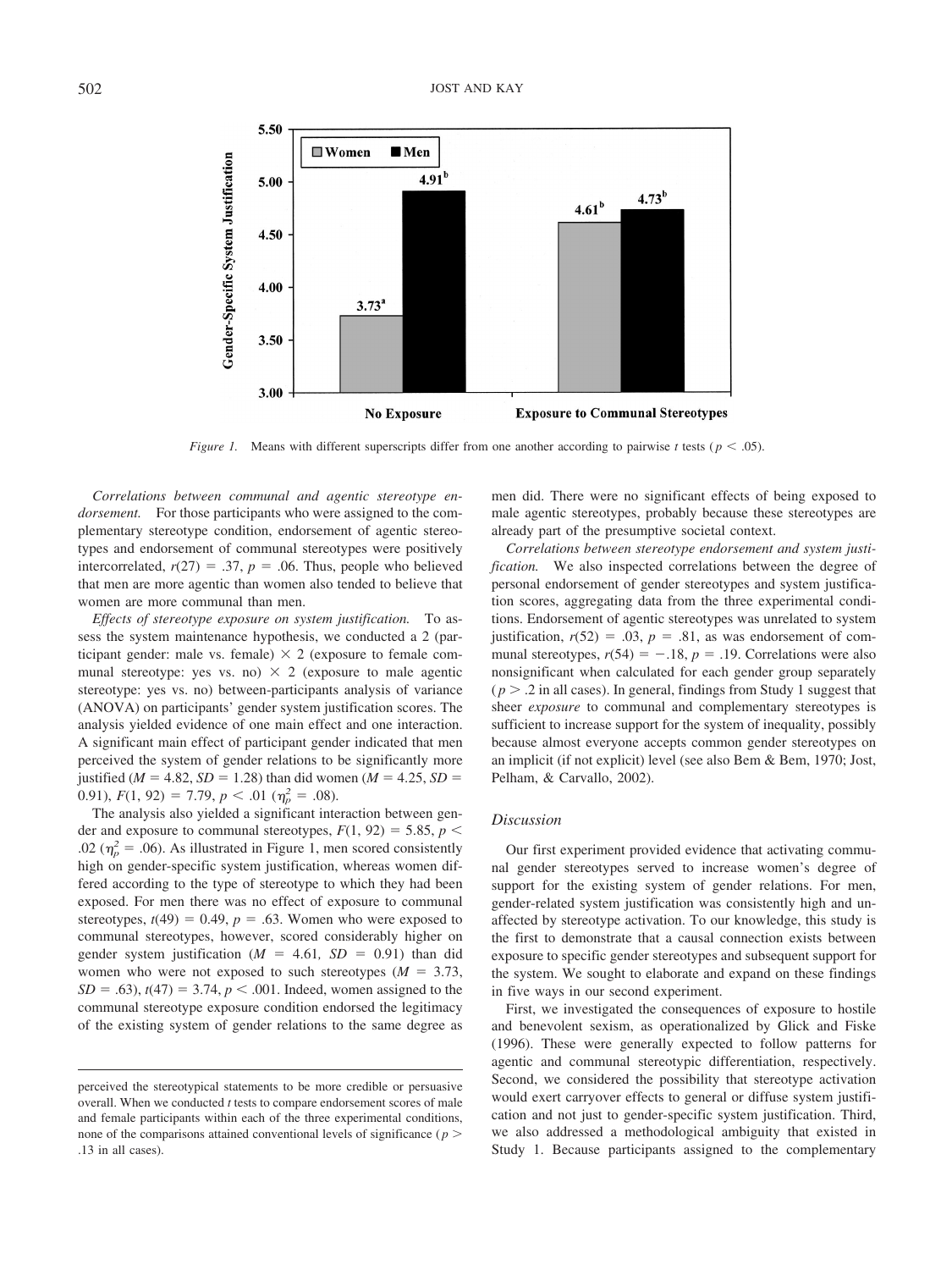stereotype condition were exposed to twice as many stereotypes (10) as participants in the communal or agentic conditions (5), increased system justification in this condition could be attributable either to the *number* of stereotypes that were presented or to the fact that the stereotypes were complementary. In Study 2, the number of stereotype items was kept constant across experimental conditions.

Fourth, because of the specific nature of the stereotype contents that we were attempting to activate in Study 1, we used a questionnaire procedure to manipulate stereotype activation. Although this method allowed us to create relatively subtle differences in the specific contents of gender stereotypes that were activated between experimental conditions, it also confounded the stereotype activation manipulation with the opportunity for personal endorsement. The fact that personal endorsement of stereotypes failed to correlate with subsequent system justification scores in the first study suggests that the results were not due to stereotype endorsement per se, but this issue could be addressed most directly with the use of an experimental manipulation. Thus, in Study 2 we used a manipulation that allowed us to better distinguish between incidental exposure and endorsement. From our perspective, either possibility would be of theoretical and practical interest. The goal, simply, was to be more precise about the nature of the process of stereotype activation that is responsible for the effects on system justification.

A fifth question that remains is whether the activation of *any* favorable opinions about women as a group would be sufficient to trigger an increase in system justification or whether these effects depend on the activation of culturally available, preexisting stereotypes of the kind we have identified. To address this issue more directly in Study 2, we included an additional (favorable but nonstereotypical) control condition that was adapted from materials by Hoffman and Hurst (1990). This allowed us to distinguish between the system-justifying effects of culturally available benevolent stereotypes, on one hand, and those of nonstereotypical but favorable beliefs about women, on the other.

## Study 2

## *Method*

*Research participants.* Participants were 99 male undergraduates and 116 female undergraduates who were recruited either at the University of California at Santa Barbara or at Stanford University. They were approached by the experimenter and offered a lottery ticket (cash equivalent \$1) in exchange for their participation.

*Materials and procedure.* With this procedure we introduced five changes from the previous study: (a) participants were exposed to items from Glick and Fiske's (1996) Ambivalent Sexism Inventory (ASI) rather than stereotypic traits regarding agency and communion, (b) a new control condition was added in which participants were exposed to favorable but nonstereotypical statements about women, (c) an exposure versus endorsement manipulation was included, (d) system justification was measured generally (and not just in relation to gender inequality), and (e) participants in all experimental conditions were exposed to the same number of items.

*Stimulus items.* In the first part of the study, participants were asked to read and respond to one of four possible sets of stimuli. In one condition, they read four items that were drawn from the Benevolent Sexism subscale of the ASI: (a) "Many women have a quality of purity that few men possess," (b) "Men are incomplete without women," (c) "Women, compared to men, tend to have a superior moral sensibility," and (d) "Women,

compared to men, tend to have a more refined sense of culture and good taste." In another condition, participants encountered four items that were drawn from the Hostile Sexism subscale of the ASI: (a) "Women are too easily offended," (b) "Most women do not fully appreciate all that men do for them," (c) "Women exaggerate problems they have at work," and (d) "Many women get a kick out of teasing men by seeming sexually available and then refusing male advances." In a third condition, participants were confronted with two benevolent sexist items and two hostile sexist items.

In a fourth condition, participants were exposed to a set of four traits taken from Hoffman and Hurst's (1990) gender-neutral control condition: "resourcefulness," "creativity," "tactfulness," and "realism" (p. 201, Footnote 1). Pretesting by Hoffman and Hurst indicated that none of these traits differed significantly from the neutral midpoint of their scale; the traits were therefore neither especially masculine nor feminine in content. Items were worded similarly to the benevolent sexist items described above: (a) "Many women have a quality of resourcefulness that few men possess," (b) "Men are less creative than women," (c) "Women, compared to men, tend to be more tactful," and (d) "Women, compared to men, tend to be more realistic." We also included a control condition in which participants were not exposed to gender-related statements of any kind.

*Exposure versus endorsement manipulation.* In addition to varying the stimulus content, we manipulated whether participants were asked to endorse the stereotypical items or were incidentally exposed to them. Participants assigned to the endorsement condition were asked to indicate their level of agreement or disagreement with each of the stereotypical statements on a scale ranging from 0 (*disagree strongly*) to 5 (*agree strongly*). Participants assigned to the exposure condition read the same statements under proofreading instructions asking them to indicate the degree to which they thought that the sentences were "ambiguously worded." Specifically, they were asked to rate each item for clarity on a scale ranging from 0 (*not worded clearly at all*) to 5 (*worded perfectly clearly*).

*Diffuse measure of system justification.* In the second part of the study, all participants indicated their degree of ideological support for the system by indicating (on a 9-point scale) their agreement or disagreement with each of eight items that were used by Kay and Jost (2003, p. 828) to measure general or diffuse system justification. Sample items include: "In general, the American political system operates as it should," "Everyone has a fair shot at wealth and happiness," and "American society needs to be radically restructured" (reverse scored). An overall index was calculated by taking the mean of responses to all eight items following recoding ( $\alpha$  = .79). In terms of empirical validity, Kay and Jost (2003) found that diffuse system justification scores correlated significantly with (a) scores on Lipkus's (1991) Global Belief in a Just World Scale ( $r = .67$ ,  $n = 117$ ,  $p <$ .001), (b) Quinn and Crocker's (1999) Protestant Work Ethic Scale ( $r =$ .45,  $n = 50$ ,  $p < .001$ ), and (c) a measure of general beliefs concerning needs for "balance" and "complementarity" in the social world ( $r = .37$ ,  $n = 117, p < .001$ ).

*Experimental design.* In summary, there were nine different conditions altogether, according to a 2 (exposure vs. endorsement condition)  $\times$  4 (stereotyping condition: benevolent vs. hostile vs. complementary/both vs. nonstereotypical control) between-participants factorial design, with an additional control condition in which no trait comparisons were presented. The effects of participant gender were also investigated.

# *Results*

*Effects of endorsement versus exposure.* First, an ANOVA was conducted to examine the effects of participant gender, type of stereotype content, and endorsement versus exposure on diffuse system support. There were no reliable main or interaction effects involving endorsement versus exposure, indicating that it did not matter whether people had read the stereotypical items to determine personal agreement or were simply exposed to them as part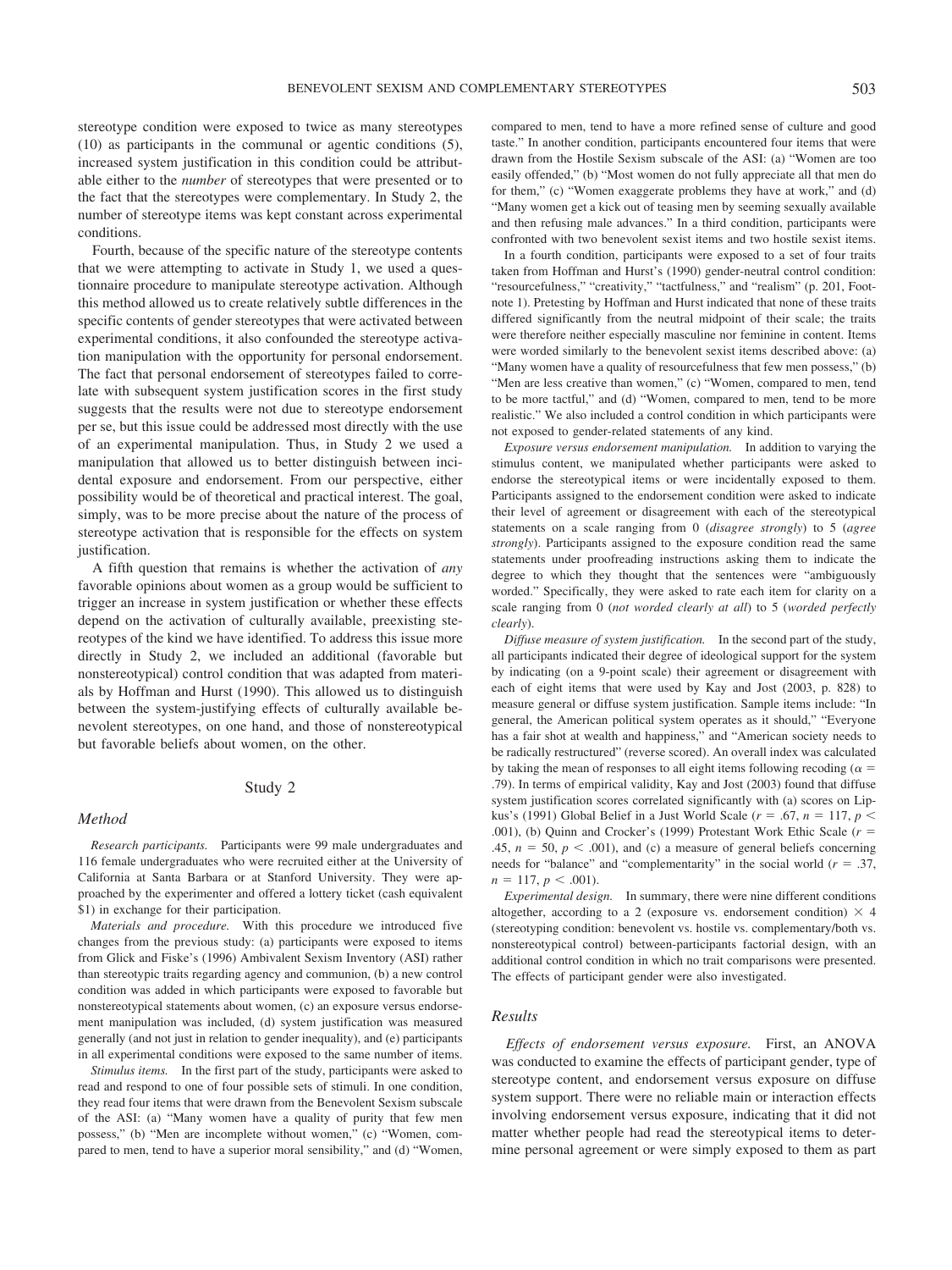#### 504 JOST AND KAY



*Figure 2.* Means with different superscripts within each gender group differ from one another according to Tukey's tests of multiple comparison ( $p < .05$ ).

of a proofreading task. This variable was omitted from further analyses, and the model was rerun without it.

*Effects of gender and stereotype content.* A 2 (participant gender: male vs. female)  $\times$  5 (stereotype content: benevolent vs. communal vs. complementary vs. favorable/nonstereotypical control vs. "nothing" control) ANOVA was then conducted on general system justification scores, collapsing across exposure and endorsement conditions. A significant effect of gender was again obtained,  $F(1, 205) = 7.00$ ,  $p < .01$  ( $\eta_p^2 = .03$ ), indicating that men perceived the American system to be more fair in general  $(M = 4.96, SD = 1.39)$ , in comparison with women  $(M = 4.63,$  $SD = 1.30$ .<sup>2</sup> No main effect of stereotype content was observed for the combined sample.

The analysis yielded a marginal Gender  $\times$  Stereotype Condition interaction,  $F(4, 205) = 2.30$ ,  $p = .06$  ( $\eta_p^2 = .04$ ). As in the preceding study, the system justification scores of women were affected by their exposure to different stereotype contents, *F*(4,  $111$ ) = 2.69, *p* < .04 ( $\eta_p^2$  = .09), whereas the scores of men were not,  $F(4, 94) = 0.52$ ,  $p = .72$  ( $\eta_p^2 = .02$ ). Means are illustrated in Figure 2. Tukey's tests revealed that for women who were exposed to benevolent stereotypes, diffuse system justification  $(M = 5.14,$  $SD = 1.10$ ) was significantly higher ( $p < .05$ ) than it was for women who were exposed to favorable but nonstereotypical traits  $(M = 3.88, SD = 1.60)$ . No other comparisons among conditions attained significance. For men, there were no differences among any of the experimental conditions.

#### *Discussion*

Study 2 provided further evidence that the activation of benevolent and complementary forms of sexism increases support for the system among women. The fact that such support extends to American society in general (and not just to gender relations) supports the hypothesis from system justification theory that gender stereotypes rationalize the status quo in general (Jost & Banaji, 2003) in addition to specific features of the intergroup relations context (e.g., Tajfel, 1981). Importantly, Study 2 also demonstrated that stereotype activation through incidental exposure was just as effective in increasing diffuse system justification among women as it was when stereotype activation occurred through the opportunity for personal endorsement. Furthermore, the results of Study 2 cast doubt on the possibility that exposure to *any* favorable statements about women serves to increase their level of system support. System justification scores among women assigned to a favorable but nonstereotypical control condition did not differ from those of women assigned to the "nothing" control condition used in the first study.

We found in Studies 1 and 2 that the activation of communal and benevolent stereotypes was sufficient to increase system justification, whereas the activation of agentic and hostile stereotypes was not. These findings are consistent with Jackman's (1994) contention that, when it comes to maintaining inequality, honey is typically more effective than vinegar. To the extent that people already assume that men are advantaged relative to women, our analysis suggests that only those stereotypes conferring unique benefits to women would lead to increased system justification. In other words, we propose that complementary stereotypes justify

<sup>2</sup> To determine whether male and female participants reacted to the stereotype items differently, we conducted *t* tests to compare the endorsement–ambiguity ratings of men and women within each of the experimental conditions. Only one of the comparisons yielded a reliable difference: Female participants tended to agree more with the favorable but nonstereotypical statements about women  $(M = 3.23, SD = 1.08)$  than did male participants ( $M = 1.94$ ,  $SD = 1.25$ ),  $t(22) = 2.68$ ,  $p < .02$ . None of the other comparisons attained significance ( $p > .22$  in all cases).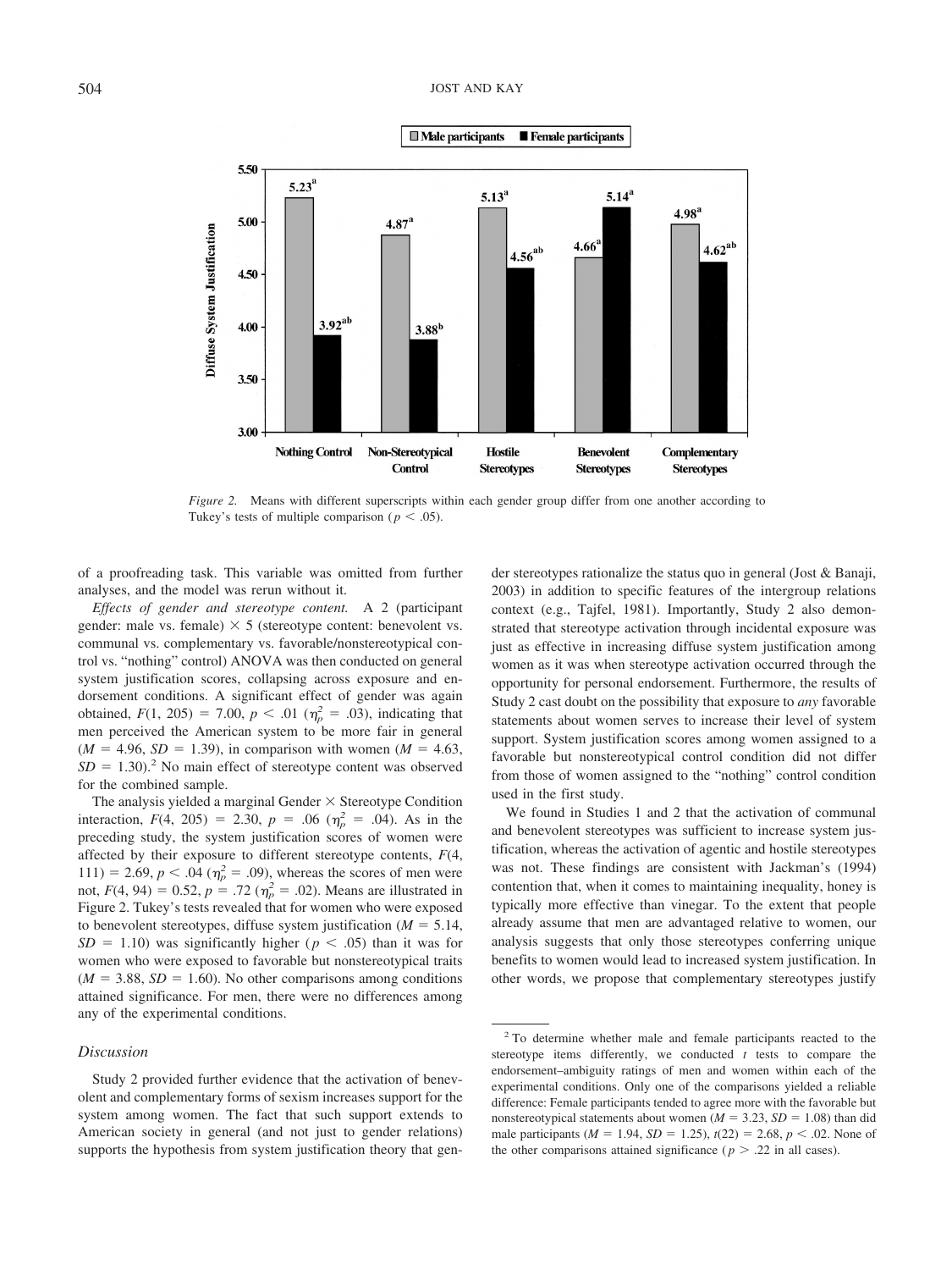the social system through their potential to counteract or offset the hegemonic advantage of some groups over others.

In Study 3, we sought to investigate this line of reasoning more directly. If the system-justifying benefits of "women are communal" stereotypes accrued in the first two studies because they provided a counterweight to the presumption of male advantage, then highlighting the context of female advantage should activate the system-justifying potential of "men are agentic" stereotypes. To this end, we added a context manipulation designed to temporarily alter the perceived status advantages of male agency and female communality in Study 3. Within each of these two comparative contexts, we exposed participants to either agentic male or communal female stereotypes and subsequently measured diffuse system justification.

#### Study 3

## *Method*

*Research participants.* Participants were 64 adults (34 men, 30 women) ranging in age from 19 to 80 years old  $(M = 34.70, SD = 16.15)$ who were approached in public settings in Boulder, Colorado  $(n = 44)$  and Winnipeg, Manitoba, Canada  $(n = 20)$ . In terms of racial/ethnic background, 55 participants (85.9%) identified themselves as White/European American, 2 (3.1%) as Asian or Asian American, 2 (3.1%) as Latino/ Hispanic, and 3 (4.7%) as "other." Two other participants (3.1%) declined to provide this information.

*Materials and procedure.* In the first part of the procedure, we sought to vary the managerial context so that subsequently activated stereotypes of men as more agentic (as well as stereotypes of women as more communal) would be seen as complementary. More specifically, we hypothesized that if participants were first exposed to a context in which women's interpersonal skills were seen as leading to *higher* managerial status, then reminding people of men's complementary endowments in terms of agency would increase system justification, just as reminding people of women's communal characteristics would increase system justification in the more typical context in which men's attributes are associated with higher status. Thus, there were two experimental conditions in which a comparative managerial context was established. In the women are better managers condition, which was based loosely on scientific and journalistic accounts of female leadership qualities in business (e.g., Eagly & Johannesen-Schmidt, 2001; Sharpe, 2000), participants read that

Research has demonstrated convincingly that the best *managers* in business settings tend to have excellent *interpersonal* skills and are able to *communicate* well and work closely with *others*. Consequently, the most effective managers in recent years have tended to be *women* rather than men.

In the men are better managers condition, participants read that

Research has demonstrated convincingly that the best *managers* in business settings tend to have excellent *individual leadership* skills and are able to *solve problems independently.* Consequently, the most effective managers in recent years have tended to be *men* rather than women.

To provide a rationale for including these passages and to be sure that participants read the information carefully, we asked them, "Are you aware of this research?" In response, they were asked simply to circle "Yes" or "No." There were no reliable differences between the two conditions in the degree to which people reported being familiar with the alleged research conclusions,  $\chi^2(1, N = 63) = 0.88, p = .35$ .

To manipulate stereotypic exposure, all participants received the proofreading instructions from Study 2 that asked them to indicate the degree to which they thought that the sentences were "ambiguously worded." Specifically, they were asked to rate each item on a scale ranging from 0 (*The wording is not clear at all*) to 5 (*The wording is perfectly clear*). Approximately half of the participants were exposed to four stereotypic statements indicating that men are more agentic than women: (a) "In general, men are more assertive than women," (b) "In general, men are more rational than women," (c) "In general, men are more decisive than women," and (d) "In general, men are more self-reliant than women." These four traits ("assertive," "rational," "decisive," and "self-reliant") were selected from Prentice and Carranza's (2002, p. 274) list of highly prescriptive gender stereotypes associated with men. In the other condition, participants were exposed to four stereotypic statements indicating that women are more communal than men. The four traits ("cooperative," "friendly," "sensitive," and "warm") were selected from Prentice and Carranza's (2002, p. 273) list of highly prescriptive stereotypes associated with women.

The experimental design was a 2 (context: women are better managers vs. men are better managers)  $\times$  2 (stereotype exposure: women are communal vs. men are agentic) between-participants factorial design. The effects of participant gender were also investigated. All participants completed the same diffuse system justification scale ( $\alpha = .73$ ) used in Study 2, but references to the "United States" and "American society" were changed to "Canada" and "Canadian society" for Canadian participants only.

#### *Results*

To investigate the effects of managerial context, stereotype exposure, and participant gender, we conducted a 2 (context: women are better managers vs. men are better managers)  $\times$  2 (stereotype exposure: women are communal vs. men are agentic)  $\times$  2 (participant gender: male vs. female) ANOVA on the dependent variable of general system justification scores. The model included a control variable for age, which exerted a main effect indicating that older participants tended to score higher on system justification,  $F(1, 50) = 7.47$ ,  $p < .01$  ( $\eta_p^2 = .13$ ). We also included control variables for race/ethnicity and country of sample (United States vs. Canada), but neither of these variables exerted reliable effects on system justification. No other main effects were obtained, and no effects involving gender attained significance in this study.

The model did yield support for the hypothesized interaction effect between managerial context and stereotype exposure, *F*(1, 50) = 6.16,  $p < .02$  ( $\eta_p^2 = .11$ ). Unadjusted cell means are illustrated in Figure 3. In the women are better managers context, participants who were exposed to men are agentic stereotypes scored higher on system justification ( $M = 5.05$ ,  $SD = 1.27$ ) than did participants who were exposed to women are communal stereotypes ( $M = 4.20$ ,  $SD = 0.90$ ),  $t(29) = 2.16$ ,  $p = .04$ . In the men are better managers context, by contrast, participants who were exposed to women are communal stereotypes scored higher on system justification ( $M = 4.80$ ,  $SD = 1.62$ ) than did participants who were exposed to men are agentic stereotypes  $(M = 4.29,$  $SD = 0.83$ ), although this comparison did not attain significance,  $t(31) = 1.15$ ,  $p = .26$ . Overall, system justification scores tended to be higher following exposure to complementary contextstereotype pairings—that is, women are better managers  $+$  men are agentic and men are better managers  $+$  women are communal (combined  $M = 4.92$ ,  $SD = 1.44$ )—than following exposure to noncomplementary pairings—that is, women are better manag-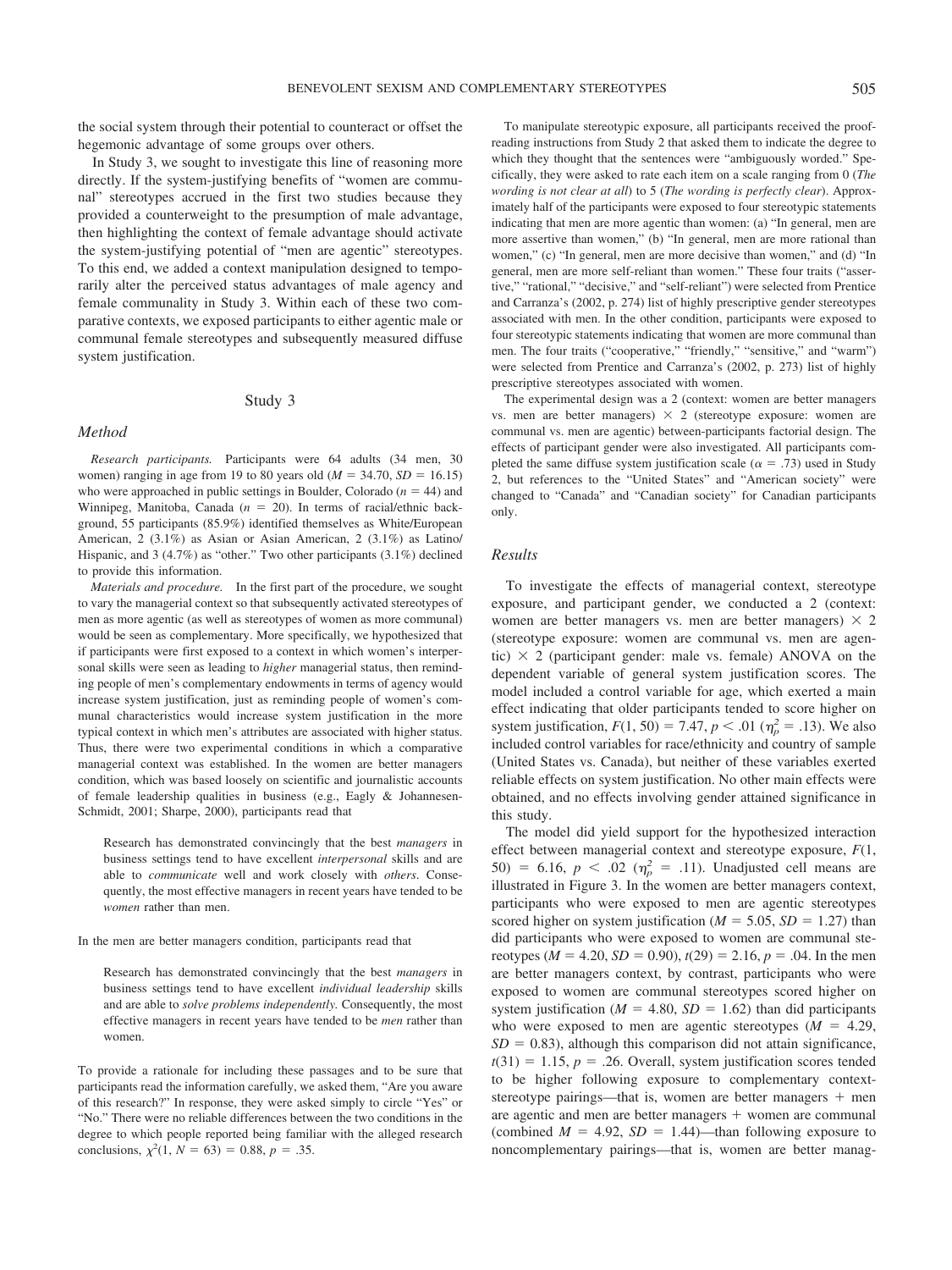#### 506 JOST AND KAY



*Figure 3.* Means with different superscripts differ from one another according to pairwise *t* tests ( $p < .05$ ).

 $ers + women$  are communal and men are better managers  $+$  men are agentic (combined  $M = 4.25$ ,  $SD = 0.85$ ),  $F(1, 62) = 5.25$ ,  $p < .03$  ( $\eta_p^2 = .08$ ).

## General Discussion

Several researchers have suggested that culturally prevalent gender stereotypes— especially benevolent and communal stereotypes of women— exist, at least in part, because they facilitate the rationalization of gender inequality in society (Eagly & Mladinic, 1993; Glick & Fiske, 2001; Hoffman & Hurst, 1990; Jackman, 1994; Jost & Banaji, 1994; Sidanius & Pratto, 1999). Prior research in support of this contention has been largely correlational, and it has also tended to focus on the degree of personal endorsement of various stereotypes. By adopting a social– cognitive approach, we sought to provide more direct experimental evidence for the hypothesis that exposure to such stereotypes leads to enhanced support for the status quo. Drawing on previous studies demonstrating manifold effects of increasing the cognitive accessibility of stereotypes, we hypothesized that if complementary gender stereotypes do serve system-justifying functions, then reminding participants of such stereotypes (and therefore increasing their cognitive accessibility) should lead to increased support for the status quo. In three experimental studies, this hypothesis was corroborated.

It was demonstrated that exposure to complementary gender stereotypes leads to increased support among women for both the current state of gender relations (Study 1) and the system in general (Studies 2 and 3). We determined in Study 2 that systemjustifying effects are not necessarily elicited by exposing women to favorable statements about their group in general. In addition, we provided evidence in Study 3 that such effects are attributable at least in part to the capacity for communal gender stereotypes to compensate for the assumed benefits of male agency and status. Specifically, when we created a context in which women rather than men were assumed to be better managers by virtue of the former's superior interpersonal skills, reminding people of the male agentic stereotype served to increase system justification scores in much the same way as the female communal stereotype did in Study 1.

In the first two studies, enhanced system justification among women occurred only in response to stereotypes that were benevolent, communal, or complementary. Exposure to the stereotype that men are more agentic than women was not sufficient to trigger an increase in system justification in these studies. This would not necessarily have been predicted on the basis of prior theorizing in this area (e.g., Hoffman & Hurst, 1990; Jost & Banaji, 1994), unless one assumes that the male agentic stereotype (and its relation to status attainment) is already part of the presumptive context. Benevolent and complementary stereotypes seem to possess distinct advantages from a system maintenance point of view over other kinds of stereotypes.

Our results therefore lend some credence to previous suspicions that the "women are wonderful" effect documented by Eagly and Mladinic (1989, 1993) is similar, at least in its consequences, to benevolent paternalism (Glick & Fiske, 2001; Jackman, 1994). Activation of the stereotype that women are more communal (and honest and warm) than men produced virtually identical effects on women's system justification scores in Studies 1 and 3 as did activation of benevolent sexist beliefs in Study 2. These findings suggest that communal stereotypes of women may be functionally equivalent to benevolent sexism, at least from the standpoint of system maintenance.

Although women's attitudes toward the system were highly affected by the context of prior stereotype exposure, men's attitudes were relatively unmoved by our experimental machinations in Studies 1 and 2. There are a number of factors that could have contributed to gender differences. For one thing, women (like other subordinated groups) may be more attentive to and more constrained by situational forces compared with men (e.g., Fiske, 1993; Hecht & LaFrance, 1998; Keltner, Gruenfeld, & Anderson,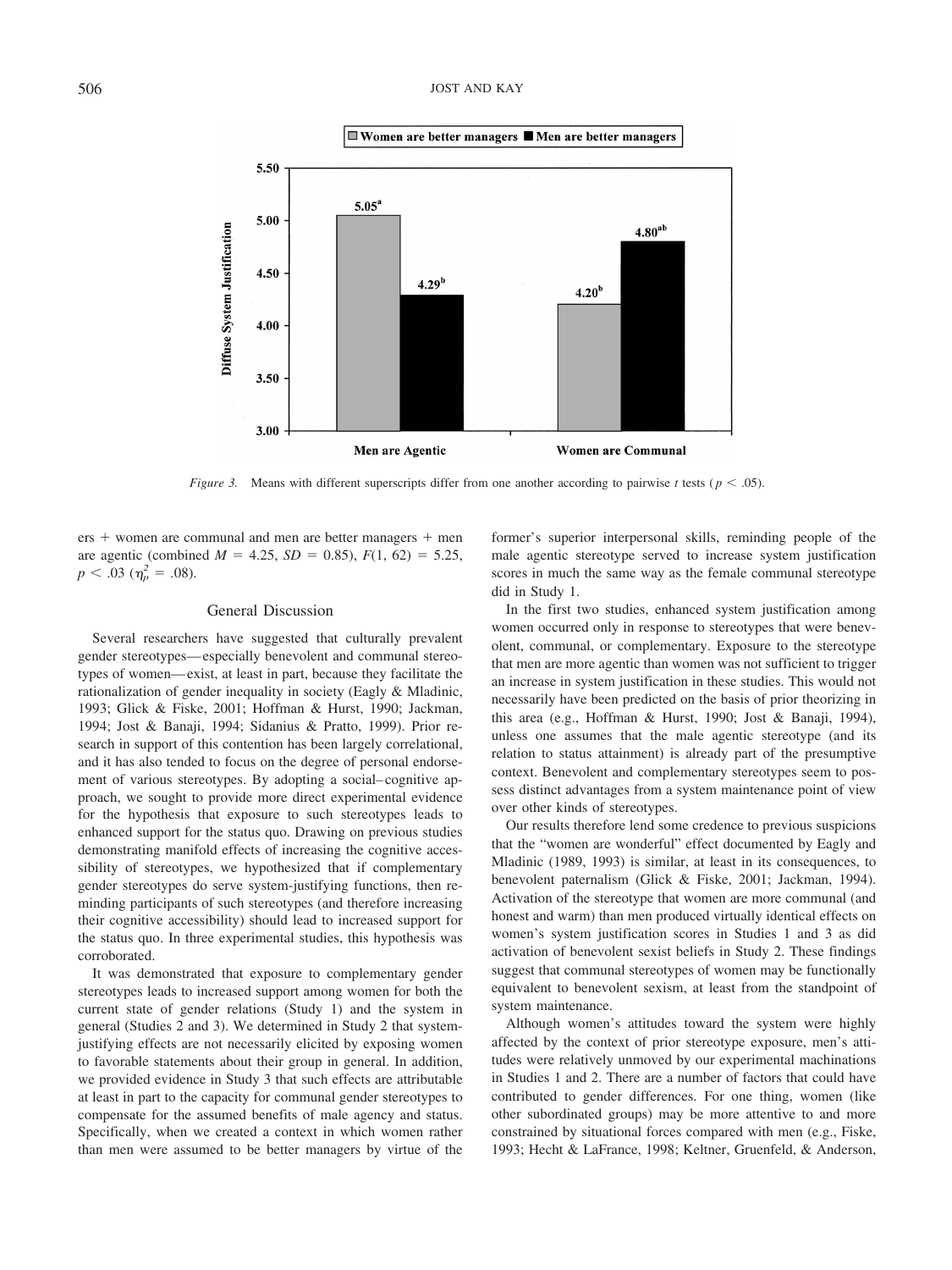2003; Nosek, Banaji, & Greenwald, 2002; Roberts, 1991). In their review of gender differences, Roberts and Pennebaker (1995) concluded that—in comparison with men—women "make greater use of external situational cues in defining their internal state" (p. 143). Second, women may be more ambivalent than men about the status quo (Jost & Burgess, 2000), insofar as they are faced with the complex task of reconciling diverse and sometimes conflicting personal and ideological commitments. Research has demonstrated that members of disadvantaged groups are sometimes less likely to provide ideological support for prevailing systems and authorities (e.g., Sidanius & Pratto, 1999), and they are sometimes *more* likely to provide such support (e.g., Jost, Pelham, et al., 2003) in comparison with members of advantaged groups. Third, it is reasonable to assume that for women (more than for men) benevolent, paternalistic types of sexism are highly preferable to hostile or violent strains. Given the unfortunate choice between hostility and condescension, most women would choose the latter, even if it entails their collaboration in a sexist society. Jackman (1994), for instance, has referred to benevolent paternalism as "the sweetest persuasion" (p. 9). The positive valence of many female stereotypes may be ingratiating on one level (Eagly & Mladinic, 1993; Kilianski & Rudman, 1998; Langford & MacKinnon, 2000) and contribute to women's subjugation on another (Glick & Fiske, 2001; Jost & Banaji, 1994). For a variety of reasons, then, women might be particularly susceptible to the allures of complementary stereotypes.

Nevertheless, men's (as well as women's) attitudes were affected by the experimental manipulation of managerial context introduced in Study 3. Specifically, both groups scored higher on system justification following exposure to the men are agentic stereotype, but only when they were provided with contextual information suggesting that women are generally better managers because of their interpersonal skills. This created a circumstance in which men were represented as relatively lower in status—a context that differed from the default cultural assumptions that were likely operating in Studies 1 and 2. The findings from Study 3 therefore suggest that different types of complementary stereotypes are capable of exerting system-justifying effects, depending on the context of status relations (see also Kay & Jost, 2003).

Data from all three experiments indicate that stereotype *activation* (rather than the degree of stereotype *endorsement)* accounts for the effects of stereotype exposure on women's attitudes toward the system. No significant correlations between stereotype endorsement and system justification were obtained in either of the first two studies, although it is possible that such effects would emerge with larger sample sizes and larger pools of items. It may be that complementary stereotypes are overlearned (Bem & Bem, 1970), so that merely reminding people of the stereotype's existence is sufficient to produce system-justifying results.

In the present research program, Study 2 provided the most direct comparison of activation versus endorsement explanations. We found that activating complementary stereotypes through a proofreading task was sufficient to trigger increased support for the system (Studies 2 and 3). Although conscious (or selfconscious) endorsement of stereotypes may contribute to system justification, endorsement per se does not seem to be required, possibly because these stereotypes are already culturally available. This line of reasoning is consistent with prior research on various effects of stereotype activation even in the absence of personal endorsement (e.g., Devine, 1989; Greenwald & Banaji, 1995; Kray et al., 2001; Steele, 1997; Wheeler & Petty, 2001).

It seems that once stereotypic associations are sufficiently dispersed in the population of ideas, it is necessary only to temporarily activate them in order to evoke their social and psychological consequences. Steele and Aronson (1995), for instance, have found that merely increasing the salience of one's low status or minority group identification is sufficient to impair subsequent test performance, presumably because of culturally assumed (rather than personally endorsed) associations between race, ethnicity, and gender, on one hand, and intellectual abilities, on the other. To take another case, Bargh, Raymond, Pryor, and Strack (1995) demonstrated that an automatic association exists between power and sex, at least for some cultural agents. For these people, priming the concept of power is sufficient to increase sexual arousal, as measured by their subsequent attractiveness ratings of a female confederate. Our findings suggest that prevalent gender stereotypes are linked (at the level of culture and society) to perceptions of the legitimacy of the social system as a whole and, consequently, that activating certain gender stereotypes will exert predictable effects on attitudes toward the social system. Including direct measures of stereotype accessibility would be worthwhile in future studies.

We have proposed that the system-justifying effects observed in the present set of studies are related to the capacity of complementary stereotypes to sustain an image of society in which everyone benefits through a balanced dispersion of benefits (as well as burdens; see Glick et al., 2004). This is suggested by the results of Study 3, and it is also consistent with work investigating complementary stereotypes of the rich and poor (Kay et al., 2005; Kay & Jost, 2003; Lane, 1959/2004). It is likely that more basic cognitive processes pertaining to automatic, nonconscious goal pursuit also underlie the effects of incidental exposure to complementary stereotypes (e.g., Bargh, Gollwitzer, Lee-Chai, Barndollar, & Trötschel, 2001; Dijksterhuis & van Knippenberg, 1998; Glaser & Banaji, 1999; Higgins et al., 1977). For example, Bargh et al.'s (2001) automotive model suggests that once a given situation leads an individual to consciously adopt a specific goal often enough (so that the situation– behavior link becomes adequately "tight"), the situation will eventually begin to automatically activate the goal. Although our dependent measures differed from the types of motivated behaviors that models of this type are generally used to explain, their emphasis on the replacement of a consciously motivated process with an implicitly activated one is intuitively appealing. From this perspective, one could account for the relation between complementary stereotype activation and societallevel rationalization in terms of motive-fulfilling processes. That is, the repetition of explicit justifications for inequality in society (through the use of commonly held complementary stereotypes) may occur so often and become so "well-rehearsed" that increasing the cognitive accessibility of such stereotypes would automatically trigger the same rationalization process, without any deep consideration of the merits of the specific triggers (i.e., the stereotypes). An obvious limitation of the present set of studies is that they do not directly address the automatic or motivated qualities of stereotypical rationalizations, but this was not a central goal of the planned research. Future research is needed to investigate these issues more directly and to evaluate the suitability of the automotive model in accounting for system justification effects of this type.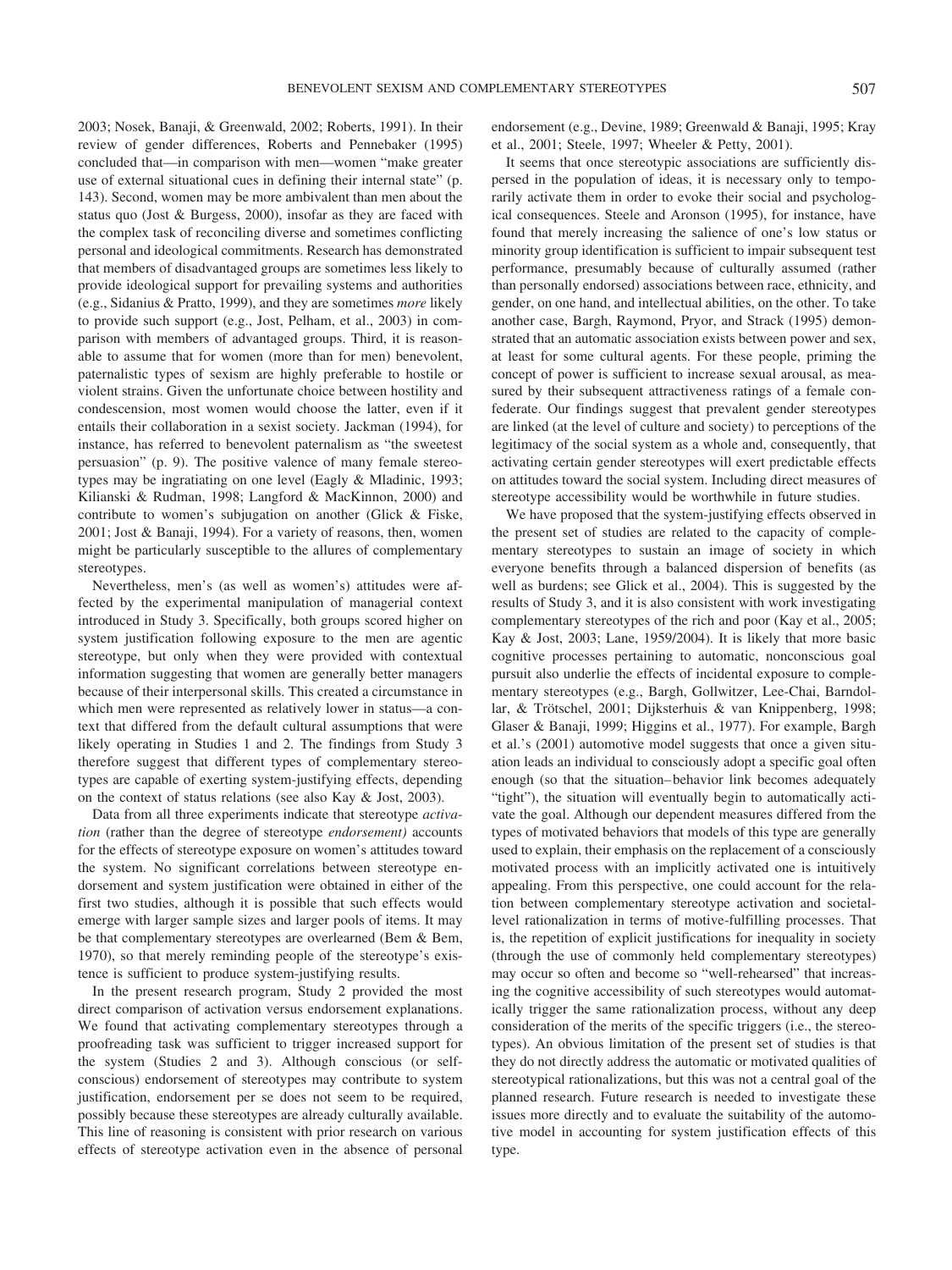The present set of studies contributes to an understanding of the impact of social stereotypes in at least two important ways. Past research addressing the system-justifying potential of stereotypes has been largely correlational in nature, and it has often focused on explicit endorsement of various stereotypes that are assumed to rationalize inequality. By manipulating the cognitive accessibility of gender stereotypes and by measuring system justification as an outcome variable, we have provided new and direct evidence in support of several converging theoretical perspectives that stress system maintenance as a functional property of social stereotypes (e.g., Glick & Fiske, 2001; Jackman, 1994; Jost & Banaji, 1994; Sidanius & Pratto, 1999). Temporary activation of culturally available gender stereotypes does lead women—and in some circumstances men—to embrace the system (with its attendant degree of inequality) more enthusiastically than they otherwise would. Although our data do not suggest that the contents of stereotypes arise solely or even primarily because of their capacity to bring about allegiance to the system, it is at least clearer now that some very familiar stereotypes do indeed have this capacity once they are activated.

#### References

Allport, G. (1954). *The nature of prejudice.* Cambridge, MA: Addison Wesley.

- Altemeyer, R. A. (1998). The other "authoritarian personality." *Advances in Experimental Social Psychology, 30,* 47–91.
- Bargh, J. A., Chen, M., & Burrows, L. (1996). Automaticity of social behavior: Direct effects of trait construct and stereotype activation on action. *Journal of Personality and Social Psychology, 71,* 230 –244.
- Bargh, J. A., Gollwitzer, P. M., Lee-Chai, A., Barndollar, K., & Trötschel, R. (2001). Automating the will: Nonconscious activation and pursuit of behavioral goals. *Journal of Personality and Social Psychology, 81,* 1014 –1027*.*
- Bargh, J. A., Raymond, P., Pryor, J. B., & Strack, F. (1995). Attractiveness of the underling: An automatic power  $\rightarrow$  sex association and its consequences for sexual harassment and aggression. *Journal of Personality and Social Psychology, 68,* 768 –781.
- Bem, S. L., & Bem, D. J. (1970). Case study of a nonconscious ideology: Training the woman to know her place. In D. J. Bem (Ed.), *Beliefs, attitudes, and human affairs* (pp. 89 –99). Belmont, CA: Brooks/Cole.
- Biernat, M., & Dovidio, J. F. (2000). Stigma and stereotypes. In T. F. Heatherton, R. E. Kleck, M. R. Hebl, & J. G. Hull (Eds.), *The social psychology of stigma* (pp. 88 –125). New York: Guilford Press.
- Conway, M., Pizzamiglio, M. T., & Mount, L. (1996). Status, communality, and agency: Implications for stereotypes of gender and other groups. *Journal of Personality and Social Psychology, 71,* 25–38.
- Crandall, C. S. (2000). Ideology and lay theories of stigma: The justification of stigmatization. In T. F. Heatherton, R. E. Kleck, M. R. Hebl, & J. G. Hull (Eds.), *The social psychology of stigma* (pp. 126 –150). New York: Guilford Press.
- Crandall, C. S. (2002). Social norms and the expression and suppression of prejudice: The struggle for internalization. *Journal of Personality and Social Psychology, 82,* 359 –378.
- Deaux, K., & Lewis, L. L. (1984). Structure of gender stereotypes: Interrelationships among components and gender label. *Journal of Personality and Social Psychology, 46,* 991–1004.
- Devine, P. (1989). Stereotypes and prejudice: Their automatic and controlled components. *Journal of Personality and Social Psychology, 56,* 5–18.
- Dijksterhuis, A., & van Knippenberg, A. (1998). The relation between perception and behavior, or how to win a game of Trivial Pursuit. *Journal of Personality and Social Psychology, 74,* 865– 877.
- Eagly, A. H., & Johannesen-Schmidt, M. C. (2001). Characteristics of women's leadership: The leadership styles of women and men. *Journal of Social Issues, 57,* 781–797.
- Eagly, A. H., & Mladinic, A. (1989). Gender stereotypes and attitudes toward women and men. *Personality and Social Psychology Bulletin, 15,* 543–558.
- Eagly, A. H., & Mladinic, A. (1993). Are people prejudiced against women? Some answers from research on attitudes, gender stereotypes, and judgments of competence. In W. Stroebe & M. Hewstone (Eds.), *European review of social psychology* (Vol. 5, pp. 1–35). New York: Wiley.
- Eagly, A. H., & Steffen, V. (1984). Gender stereotypes stem from the distribution of women and men into social roles. *Journal of Personality and Social Psychology, 46,* 735–754.
- Fiske, S. T. (1993). Controlling other people. *American Psychologist, 48,*  $621 - 628.$
- Geis, F. L., Brown, V., Jennings, J., & Corrado-Taylor, D. (1984). Sex vs. status in sex-associated stereotypes. *Sex Roles, 11,* 771–785.
- Glaser, J., & Banaji, M. R. (1999). When fair is foul and foul is fair: Reverse priming in automatic evaluation. *Journal of Personality and Social Psychology, 77,* 669 – 687.
- Glick, P., & Fiske, S. T. (1996). The Ambivalent Sexism Inventory: Differentiating hostile and benevolent sexism. *Journal of Personality and Social Psychology, 70,* 491–512.
- Glick, P., & Fiske, S. T. (2001). An ambivalent alliance: Hostile and benevolent sexism as complementary justifications for gender inequality. *American Psychologist, 56,* 109 –118.
- Glick, P., Fiske, S. T., Mladinic, A., Saiz, J., Abrams, D., Masser, B., et al. (2000). Beyond prejudice as simple antipathy: Hostile and benevolent sexism across cultures. *Journal of Personality and Social Psychology, 79,* 763–775.
- Glick, P., Lameiras, M., Fiske, S. T., Eckes, T., Masser, B., Volpato, C., et al. (2004). Bad but bold: Ambivalent attitudes toward men predict gender inequality in 16 nations. *Journal of Personality and Social Psychology, 86,* 713–728.
- Glick, P., Wilk, K., & Perreault, M. (1995). Images of occupations: Components of gender and status in occupational stereotypes. *Sex Roles, 32,* 565–582.
- Greenwald, A. G., & Banaji, M. R. (1995). Implicit social cognition: Attitudes, self-esteem, and stereotypes. *Psychological Review, 102,*  $4 - 27.$
- Hamilton, D. L. (Ed.). (1981). *Cognitive processes in stereotyping and intergroup behavior.* Hillsdale, NJ: Erlbaum.
- Hecht, D. B., & LaFrance, M. (1998). License or obligation to smile: The effect of power and sex on amount and type of smiling. *Personality and Social Psychology Bulletin, 24,* 1332–1342.
- Higgins, E. T. (1996). Knowledge activation: Accessibility, applicability, and salience. In E. T. Higgins & A. W. Kruglanski (Eds.), *Social psychology: Handbook of basic principles* (pp. 133–168). New York: Guilford Press.
- Higgins, E. T., Rholes, W. S., & Jones, C. R. (1977). Category accessibility and impression formation. *Journal of Experimental Social Psychology, 13,* 141–154.
- Hoffman, C., & Hurst, N. (1990). Gender stereotypes: Perception or rationalization? *Journal of Personality and Social Psychology, 58,* 197– 208.
- Jackman, M. R. (1994). *The velvet glove: Paternalism and conflict in gender, class, and race relations.* Berkeley: University of California Press.
- Jost, J. T., & Banaji, M. (1994). The role of stereotyping in system justification and the production of false consciousness. *British Journal of Social Psychology, 22,* 1–27.
- Jost, J. T., & Burgess, D. (2000). Attitudinal ambivalence and the conflict